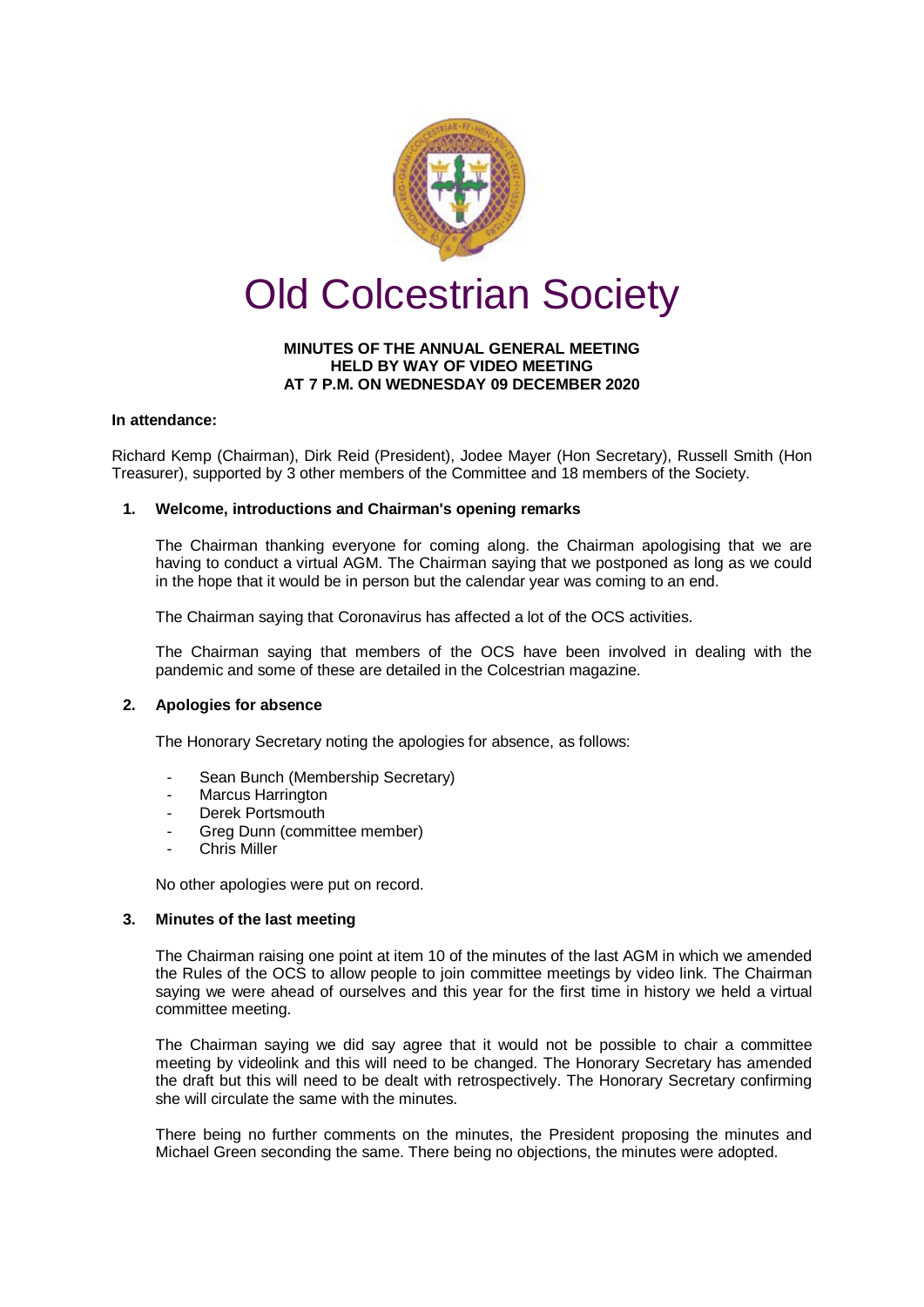## **4. Chairman's Report 2019-20**

The Chairman passing on his thanks to the members of the committee for their work; the Chairman noting all of the committee members are busy people and have busy lives outside of committee.

The Chairman passing on his thanks to the Headmaster and the school staff who have given considerable support to the committee over the past year.

The Chairman thanking the new school captain Emma Crossman, who has joined the committee as an ex-officio member. The Chairman passing on the Society's congratulations on her appointment and thanks in advance for her work on behalf of OCS. Thanks to Daksh Brijwani, the outgoing school captain, who has gone on to study at Imperial College and has a graduate scheme secured.

## Sports Events

The Chairman noting that since the last AGM we were able to hold some sports events, with a record number of spectators at the tennis, cricket, rugby and netball matches.

### Dinner 2019

The Chairman noting that we had a successful annual dinner in 2019 and thanks to the President for his speech and to Jamie McCrudden (Dinner Secretary) for organising.

### Remembrance Events

The Chairman noting that the Remembrance 2019 was marked at the school's event and Past President Greg Dunn laid a wreath on behalf of the OCS.

In July 2019 we held a remembrance event at St George's Church in Ypres where there was a dedication of a plaque in memory of the fallen of the School. The Chairman noting that Laurie Holmes and school pupils, who were on a battlefield tour, were also present.

Remembrance event in November 2020 was a smaller event with the Deputy Head, School Captain and year 11 students, together with an OC in his Sea Cadet Corps uniform where the President laid a wreath.

In addition Jack Wright OC put together an extremely good video which was made available to all forms at the school and circulated to the OCs.

### Past President's Lunch 2019

This was hosted by Past President Greg Dunn in Mersea in July 2020.

### HK Dinner

The Chairman noting that whilst Coronavirus has put a stop to most of the events in the UK, the Hong Kong branch were able to host a small dinner in June 2020, which was hosted by President Elect Bryan Carter

### Legal careers networking event

The Chairman noting his thanks to committee member Quinton Newcombe for organising the same. The Chairman noting that this was attended by a number of members of the society who are in the law and Sir Peter Gross who is a Court of Appeal Judge. The Chairman noting that the event was a great success.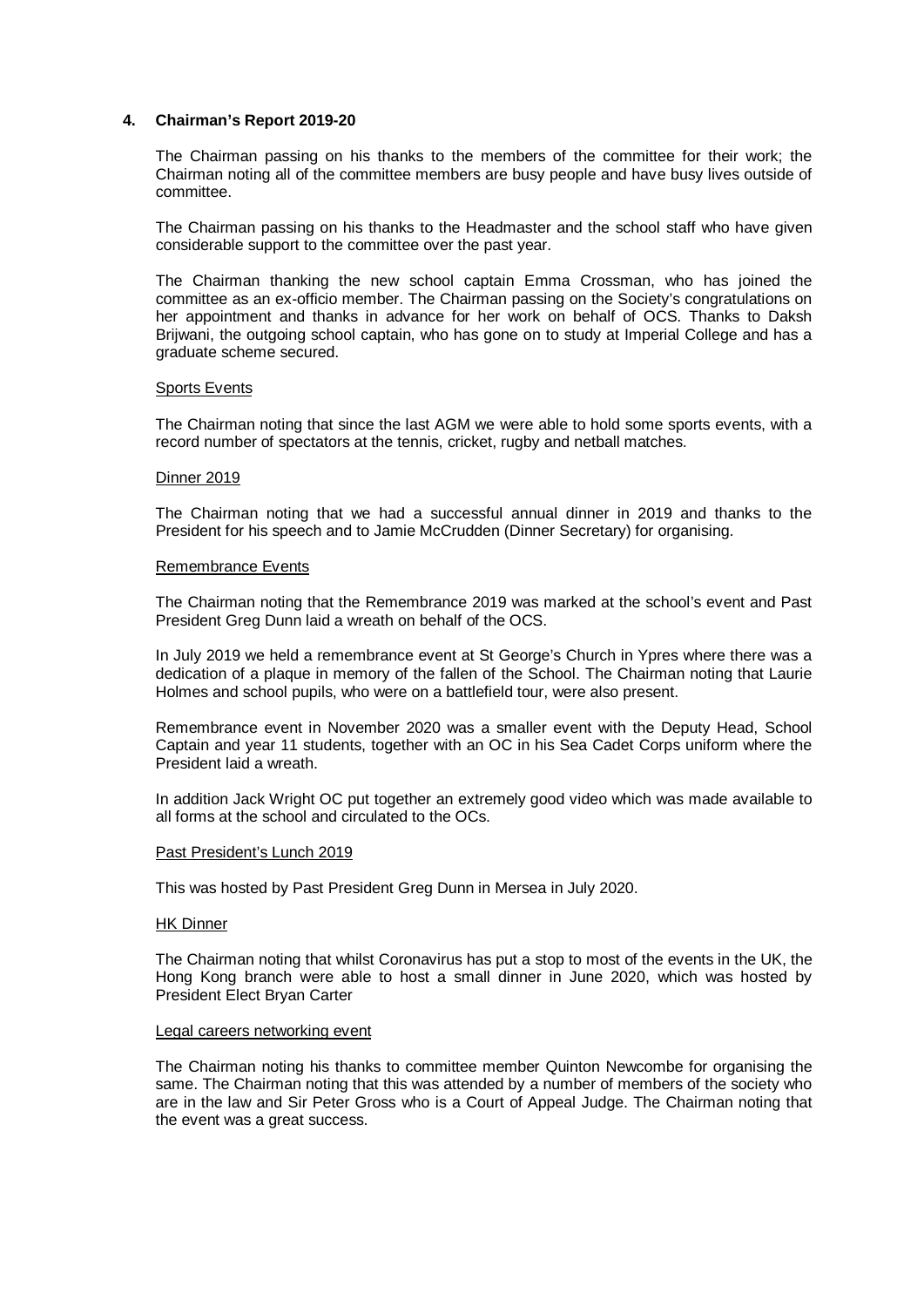## Events with the School

The Chairman saying that it has been difficult to address students leaving the school. The Chairman noting that we have held membership events remotely, but they have shown the shortcomings of remote events as last year we had 40 or 50 new year 12 members as a result of the event and this year we have had 2 or 3 despite the same number of parents.

The Chairman noting that various prizes have been awarded to the School from the OCS and the details of these will be in the Colcestrian magazine.

The Chairman noting that the OCS sponsored the leaver's yearbook, which offset the cost to the students and there were three pages about the OCS in the yearbook by means of advertising for the society.

### **Presidency**

The Chairman noting that the highlight of a Presidency is the annual dinner and had Bryan Carter taken over in the summer of 2020 as he should have done he would not have the opportunity to preside over the dinner. As a result Dirk Reid extended his tenure until January 2021 and will then hand over to Bryan Carter.

The Chairman passing his thanks to both Dirk and Bryan for their flexibility and agreeing to extend their tenures to 18 months.

### Books

The Chairman noting we have two books currently for sale:

- 1. The George Young biography which is for sale through the OCS website, and was produced by Alan Sharp OC. The Chairman noting that this was put together and funded by Alan and that all profits from the book go to the school for music and drama. The Chairman noting thanks to Alan for his time and generosity, which has raised around £1,000 for music and drama at the school so far.
- 2. *They stand beside us* was produced by Laurie Holmes and Neil Brinded, former Head of Classics at CRGS. The Chairman noting that the book was published in line with the anniversary of VE Day. The Chairman also noting thanks to Michael Green who contributed by writing some biographies and there were a number of other people who also contributed.

The Chairman encouraging purchases of both books and noting that the profit from the World War II book will go into the OCS funds to support the school.

### Colcestrian Magazine

The Chairman noting that the magazine has been delayed due to Covid and its consequences, but it will be published before Christmas. The Chairman noting thanks to Sophie Baines, who is the School's editor, who has had a huge number of commitments in addition to this, and to Harry Carlo, committee member, who is the editor of the OCS contributions.

### Looking Forward

The Chairman noting that we hope to speak to the 2021 leavers and meanwhile we are putting together a video with Jack Wright to send to parents if we cannot do so. We also hope to be able to brief parents of year 12 students.

The Chairman noting that we have seen a take up on Colcestrian Futures and we have had a lot of students who have used the website and gained useful experience and advice from OCS who have volunteered for that service.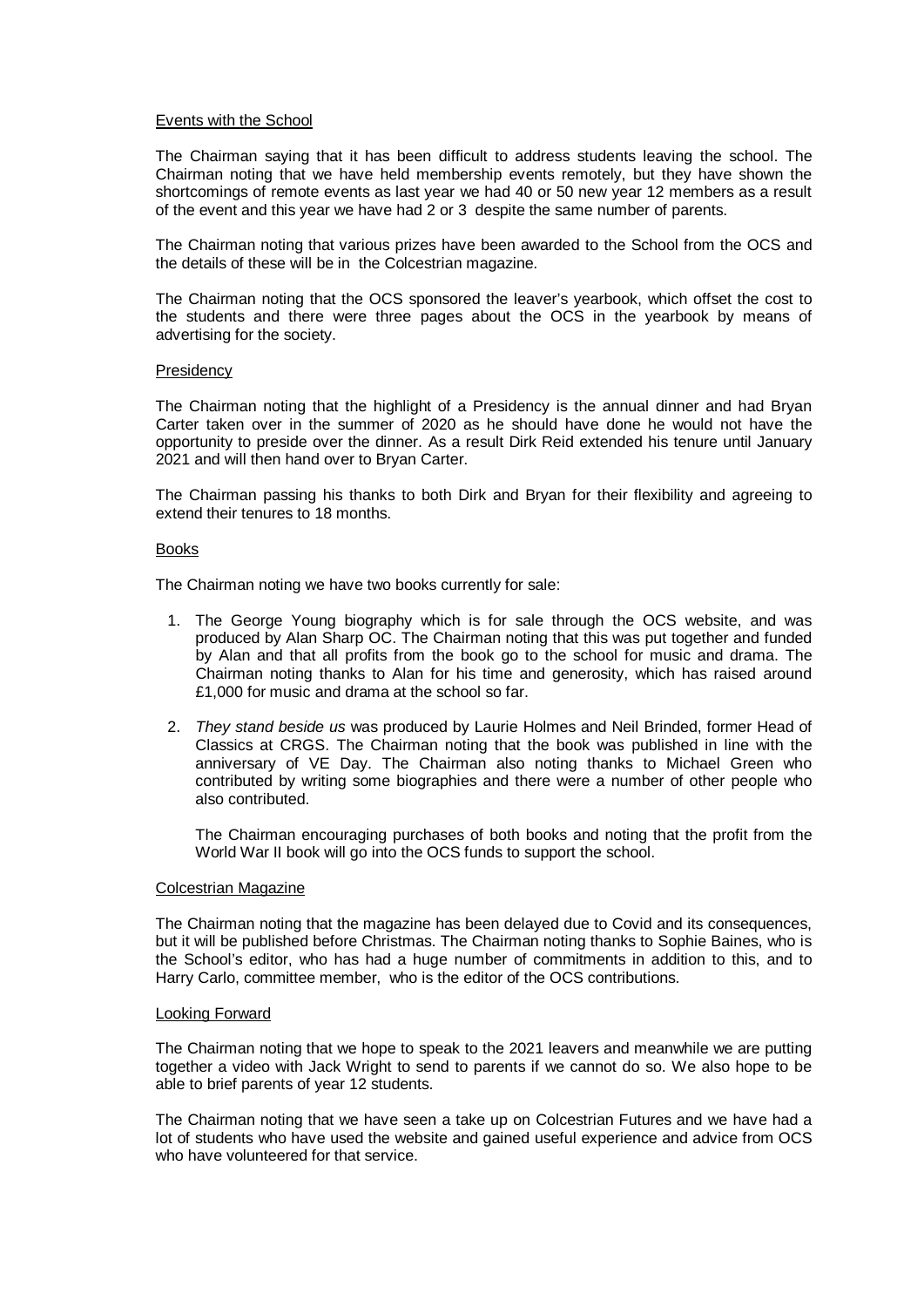## **5. Hon Treasurer's report, presentation and adoption of accounts, appointment of auditors**

The Treasurer saying that seems strange to be presenting accounts relating to the period which finished almost 12 months ago.

The Treasurer summarising the accounts as follows:

- income was £15,285 in 2019 which was up approximately £2,100 on the previous year;
- Expenditure was £11,437 which was down over £3,000 on previous year; and
- Net assets stood at £24,703 at the end of 2019.

The Treasurer saying that we sent late an amendment to the balance sheet, that there were no issues with the 2019 figures, but the comparison figures were from 2017, so these have been sent out with the 2018 figures.

The Treasurer confirming that these were audited by Martin Mears of Peyton Tyler Mears and he has advised he is happy to continue in role of independent reviewer.

The Treasurer presenting the accounts for adoption.

Sol Hyde proposing and Trevor Hearn Seconding and there being no objections these were adopted and the auditor appointed for 2020.

The Chairman thanking the Treasurer for his time. The Chairman noting that the Treasurer was due to stand down at the AGM in summer 2020 but has agreed to serve for another year to make it easier to do a handover of the role.

# **6. Subscriptions and membership for 2019-20**

The Chairman saying that the Membership Secretary is not able to attend and summarising the report which has been circulated as follows:

- The pandemic has meant that we have not been able to present to the school in person and this has shown us how important it is that we have physical presence to promote recruitment
- It is hoped that recruitment will improve as more students use and access Colcestrian **Futures**
- We have 1656 members, an increase of 68 from AGM
- Of these, over 1300 are permanent members
- The Membership Secretary asking for any updated address details to be emailed to him as soon as possible.

In relation to subscriptions, the Chairman noting that they should stay as they are, and there being no objections the subscriptions are to remain as they are for 2021.

The Chairman noting his thanks to Sean Bunch for the work he has done, not just on membership but on other aspects of the OCS for a number of years.

## **7. Election of Society President 2020-21**

The Chairman reading the nomination as follows:

- Dirk Reid is re-elected President for a term to finish on or around 31 January 2021.
- Bryan Carter is elected President for a term to commence on or around 01 February 2021 and to finish in the Summer of 2022 (date to be confirmed).

Trevor Hearn proposing and Russ Smith seconding; there being no objections the motion was passed.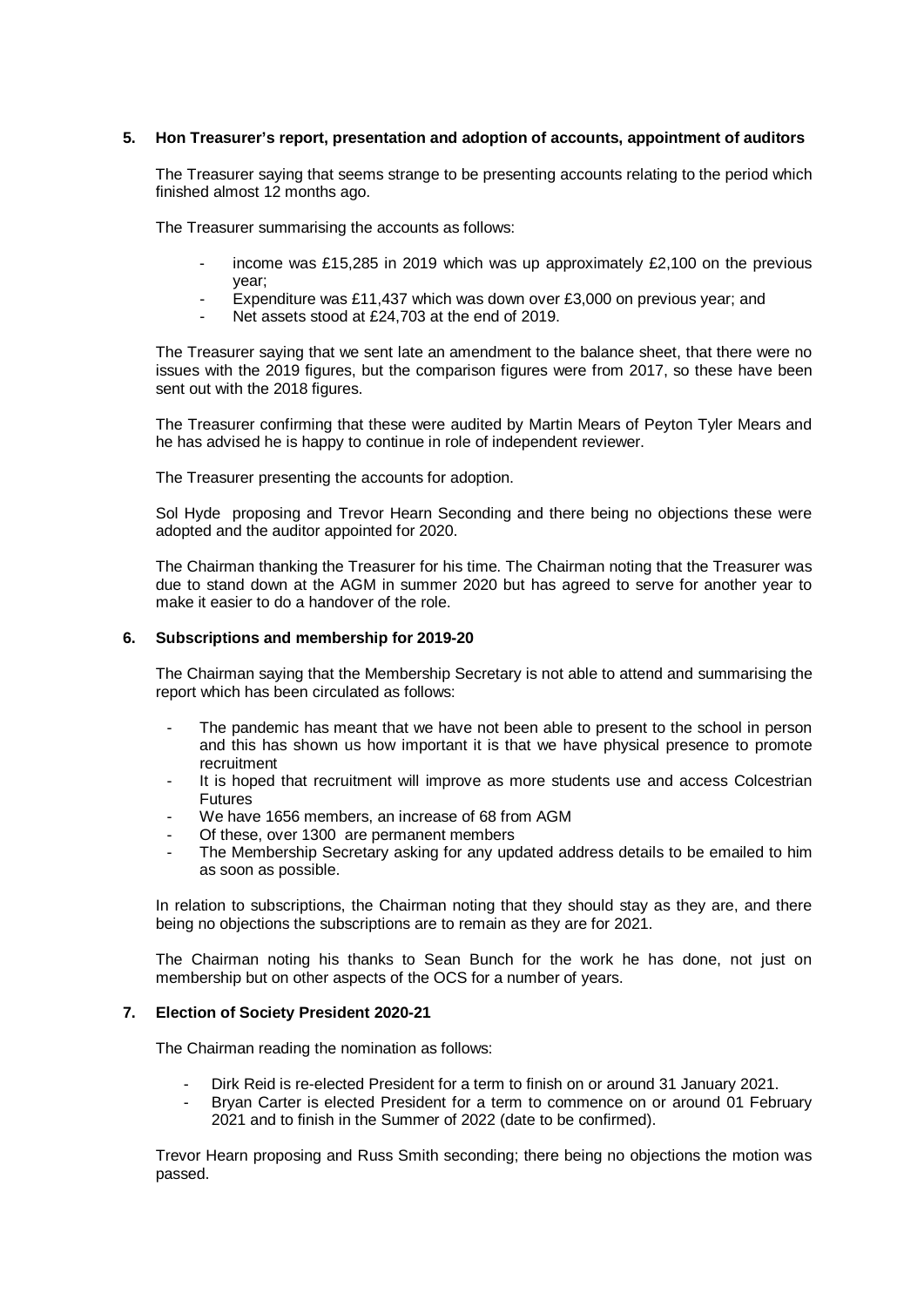### President's comments

The President saying that it has been a joy to have been involved in OCS for over 9 years, that he joined the committee in September 2011, and became Secretary in 2013 a position which he held for 5 years.

The President saying he has seen the society going from strength to strength, mainly guided by excellent leadership of Tom Gugliemi, Marcus Harrington and then the Chairman.

The President noting that a sign of the OCS' strength is reflected in attendance at the dinner. The President noting that over half of the attendees are from those that attended the school in the last 10 years, which is a solid foundation for the future of OCS. The President passing his thanks to Jamie McCrudden (Dinner Secretary) who has been instrumental in this.

The President noting that Society membership has increased, and reiterate his thanks to the Membership Secretary for his drive and enthusiasm as membership secretary.

The President noting he has seen increased help to the school; financially in terms of sponsorship of events and the production of the Colcestrian magazine, and thanks to which Harry Carlo (committee member) who has given so much time, and also pastorally through Colcestrian Futures which has been a great success.

The President noting that the last 9 months have been a strange time, but he has been uplifted by 2 aspects of the OCS, the first being the success of the committee in keeping the show on the road without the usual headline events of the reunion and dinner. The President noting that there has been much work in the background keeping things ticking along. Secondly, by the knowledge that many former CRGS students have been helping to tackle the virus and formulate a way out of the crisis, and their education at CRGS must be the bedrock of this.

The President saying it has been a privilege to be President, passing his best wishes to the President Elect and saying the OCS are in safe hands.

The Chairman saying thanks to the President for his work as secretary and president.

## President Elect's comments

The President Elect noting his thanks to the Chairman for the chance to say a few words.

The President Elect saying it was about a year ago that the Chairman asked if President Elect if he would consider the role of President. The President Elect saying that after the initial shock he asked the Chairman why they would want president who lives in Hong Kong. The Chairman noted that, in normal circumstances, the President Elect is in England so often and the President Elect noting this would normally be 4 or 5 times a year and being retired these can be tied in with the events of society. The President Elect saying he therefore humbly agreed.

The President Elect noting that then the world turned upside down and so for someone who normally spends more time on a plane than the President who is a pilot, he has not seen an airplane for 11 months. The President Elect saying he is hoping that next year there will be the chance to do so and by summer when first real events start in UK he will be able to travel.

The President Elect saying he is looking forward to his 18 months tenure, and getting get back to the UK.

The President Elect thanking the Chairman and committee for giving him the opportunity to come back to the school he left some 57 years ago.

The President Elect passing his thanks to the President who has covered for the President Elect through Covid for an additional 6 months.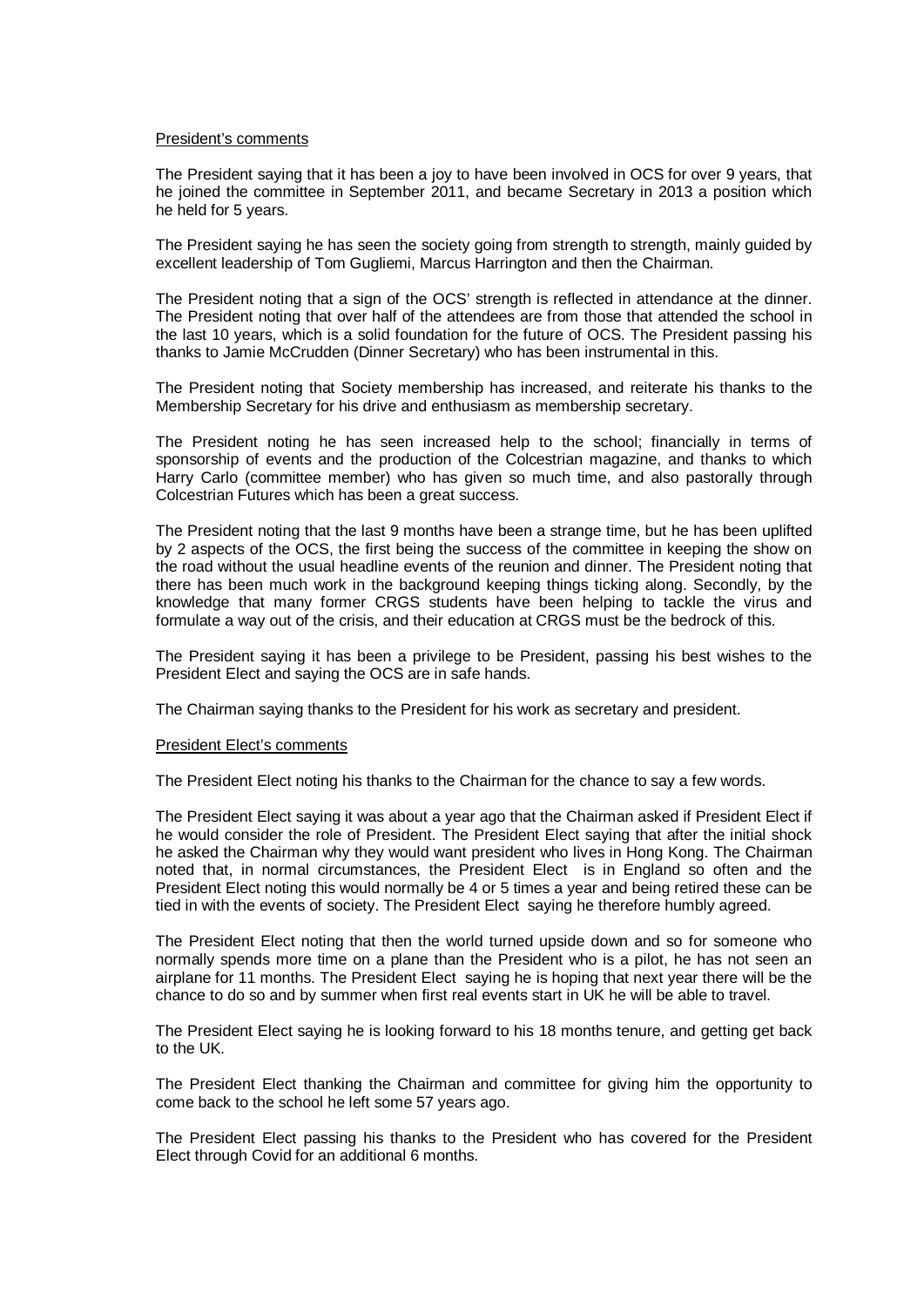The President Elect saying he looks forward to meeting face to face.

The Chairman saying that the President Elect has been a strong and generous supporter of the society and we are looking forward to his time as president.

# **8. Election of Society Officers for 2020-21**

The Chairman noting that Sean Bunch will be remaining in place as Membership Secretary for 2 reasons; the first is that we have had IT problems and so he did not feel able to hand over. These are now pretty much resolved, however, they need to bed in and the second reason is that doing a handover, which is complicated, in the circumstances of Covid is going to be problematic.

The Chairman reading the nominations as follows:

- Richard Kemp is re-elected Chairman for the year 2020-2021.
- Jodee Mayer is re-elected Honorary Secretary for the year 2020-2021.
- Russell Smith is re-elected Honorary Treasurer for the year 2020-2021.
- Sean Bunch is elected Honorary Membership Secretary for the year 2020-2021.

This was proposed by Trevor Hearn and seconded by Alan Sharp; there being no objections the motion was passed.

## **9. Election of Ordinary Members of the Committee for 2019-20**

The Chairman reading the nomination as follows:

The following are re-elected as Ordinary Members of the Committee for the year 2019-2020:

- Lewis Barber;
- Harry Carlo;
- Greg Dunn;
- Jamie McCrudden; and
- Quinton Newcomb.

Richard Storey proposing and Russ Smith seconding; there being no objections the motion was passed.

## **10. Any other business**

The Treasurer recording his thanks on behalf of the society to the Chairman, for his drive and passion in furthering the aims of the Society.

Harry Carlo (committee member) noting it has been a difficult year for the Colcestrian, mostly due to delays with the School's submissions. The Chairman noting that we can forgive the school for this in the circumstances where they have been doing fabulous work in unpredictable times.

Harry Carlo saying that at Christmas the OCS part of the magazine had 2 submissions, and by Easter just 3 submissions, with a flurry arriving in June and July. Harry noting that OCS do not have to wait until the copy date to send articles in, and these can be submitted as they become available and Harry asking that they are sent in as soon as possible.

Laurie Holmes noting that she purchased and passed a purple bound book notebook to the Past Presidents to record their memories and this has become lost. Past President Trevor Hearn confirming he has not seen it. Laurie asking for an appeal to be sent and the Chairman confirming this would be done. The Chairman thanking Laurie for all of her help and service to the school and to the OCS. Laurie echoing the Treasurer's comments regarding the Chairman's input. The Chairman thanking Neil Brinded for his input as well.